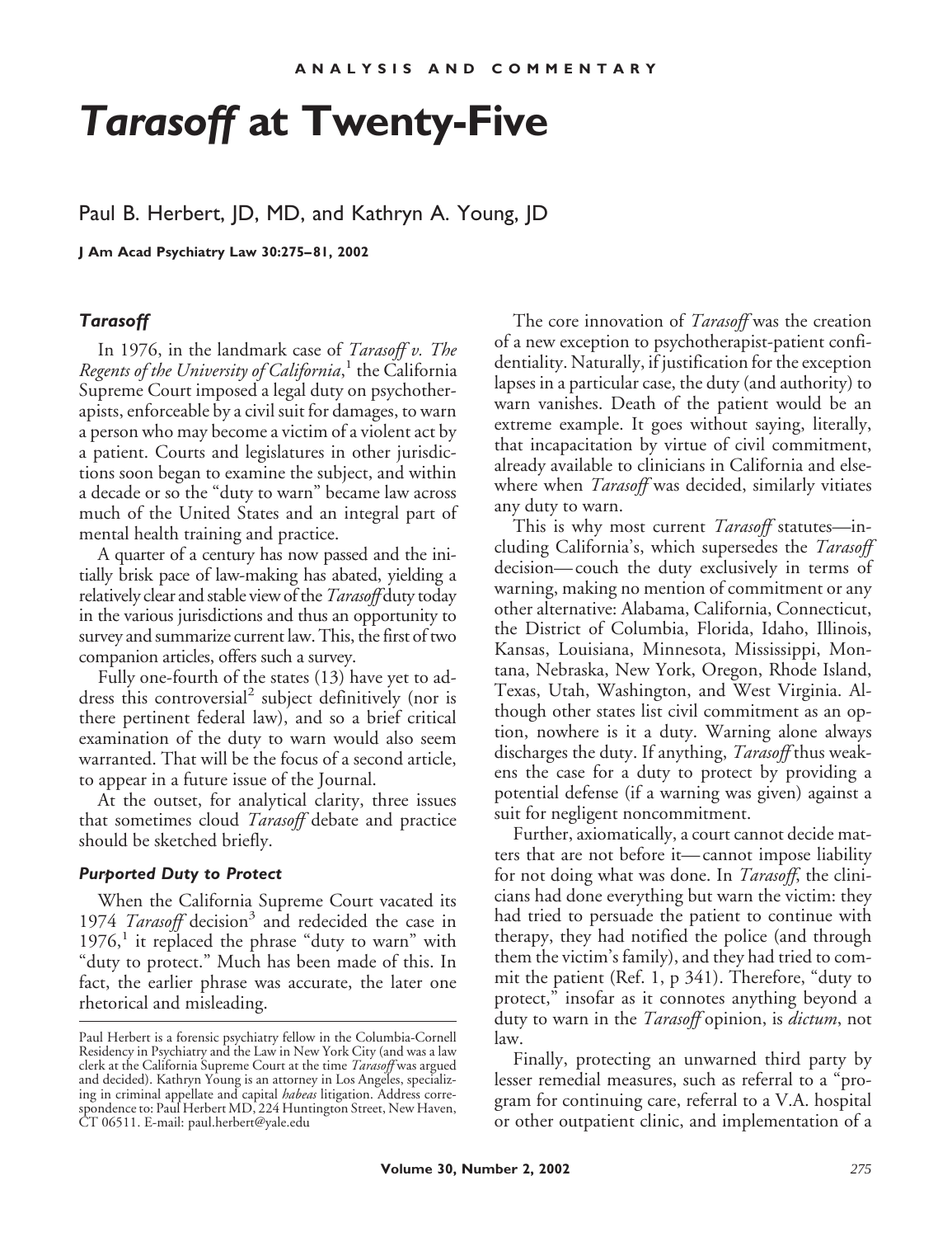program to monitor [the patient's] medication,"4 will, after a tragedy, be unlikely to impress a jury that knows more could have been done and hears expert testimony that more should have been done.<sup>5</sup>

*Tarasoff* and its statutory and case law progeny therefore, as a practical matter, distill down to a duty to warn, in essentially two situations. One is where the therapist believes the patient is not a danger to himself (or herself) or others or is not mentally ill hence, not committable—but he (or she) has made a threat to harm another (or, in some jurisdictions, a suicide threat). This would occur either in discharging an inpatient or in electing not to hospitalize an outpatient—that is, in the case of a decision not to contain the patient. The second situation arises from inability to contain the patient*,* such as when an outpatient phones in a threat or an inpatient elopes.

## *Privilege Versus Confidentiality*

The psychotherapist-patient privilege, some version of which all jurisdictions now have, $6$  is distinct from psychotherapist-patient confidentiality.<sup>7</sup>

Privilege, a modern concept, $6$  is the right of the patient not to have a psychotherapist disclose in judicial proceedings "any confidential communication between patient and psychotherapist."<sup>8</sup>

Confidentiality is the ancient obligation of the psychotherapist not to divulge in any setting the identity of the patient as a patient or any information about the patient known to the therapist by virtue of the therapeutic relationship. As Hippocrates enjoined, "Whatsoever things I see or hear concerning the life of men, in my attendance on the sick or even apart therefrom, which ought not to be noised abroad, I will keep silence thereon, counting such things to be as sacred secrets." 9

One of the exceptions to privilege recognized in some jurisdictions is the "dangerous patient exception" <sup>6</sup> designed to untie the hands of courts (e.g., in a commitment hearing) with respect to future violence. Some courts have melded the dangerous patient exception to privilege with the *Tarasoff* exception to confidentiality (also conceived to prevent future violence), to make psychotherapists into obligatory witnesses for the prosecution against their patients with respect to purely past acts, reasoning that confidentiality is permanently lost once a *Tarasoff* duty arises, even if no warning is given.<sup>10</sup> Some commentators have denounced this "criminalization" of *Tarasoff*,<sup>11</sup> and one court has agreed.<sup>7</sup>

## *Professional Ethics*

Ethics codes are unlikely to be determinative. After all, no disciplinary sanctions could ensue from following the law, and no clinician (one hopes) would subordinate his or her moral compass to a generic code of ethics on a matter, literally, of life and death. The psychiatry code of ethics comes down squarely on the fence: "Psychiatrists at times may find it necessary, in order to protect the patient or the community from imminent danger, to reveal confidential information disclosed by the patient." 12

# **The Duty To Warn in the United States**

In *Tarasoff*, the court declared that "once a therapist does in fact determine, or under applicable professional standards reasonably should have determined, that a patient poses a serious danger of violence to others, he bears a duty to exercise reasonable care to protect the foreseeable victim of that danger" (Ref. 1, p 345). Because it was a decision by a state appellate court, it was law only in that state, California. Soon, however, the notion of a duty to warn crept across most of the nation, by court decisions or legislative enactment. In the process, important variations have emerged.

## *Common Law Versus Statute*

New law can be made or existing law changed by appellate courts (common law, or precedent) or by legislatures (statutory law). *Tarasoff* was a judicial innovation in (or extension of) common law. Many courts have considered a duty to warn since *Tarasoff* was decided—and invariably cite *Tarasoff* in doing so—but most of the duty to warn law as it exists today is statutory.

California is illustrative. *Tarasoff* itself no longer defines the duty to warn in that state. In 1985, the state legislature superseded the case by enacting a statute that currently provides:

. . . no cause of action shall arise against . . . any . . . psychotherapist in failing to warn of and protect from a patient's threatened violent behavior or failing to predict and warn of and protect from a patient's violent behavior except where the patient has communicated to the psychotherapist a serious threat of physical violence against a reasonably identified victim. . . . If there is a duty to warn and protect under the limited circumstances specified above, the duty shall be discharged by the psychotherapist making reasonable efforts to communicate the threat to the victim  $\dots$  and to a law enforcement agency.<sup>13</sup>

This statute appears to curtail *Tarasoff* slightly in requiring an explicit threat from the patient. At the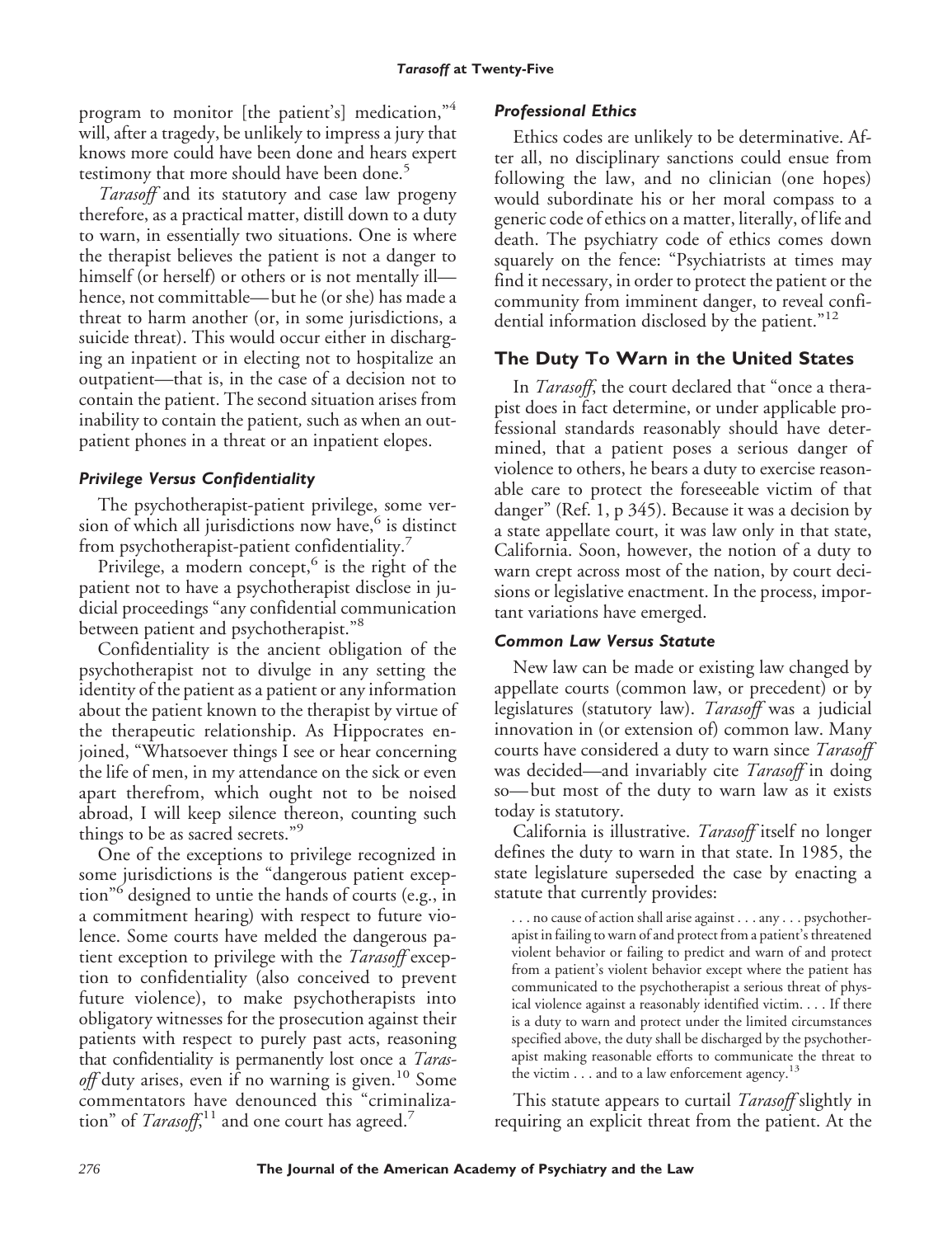same time, it potentially expands *Tarasoff* slightly, in that it expressly requires notification of both law enforcement and the victim (not just the victim, as *Tarasoff* implied). Further, it makes plain, notwithstanding the incantation "and protect," that the only duty is to warn: ". . . the duty shall be discharged by . . . reasonable efforts to communicate the threat to the victim  $\dots$  and to a law enforcement agency." $^{13}$ 

As in California, the basic duty-to-warn law currently in force in most of the jurisdictions that have such a law is statutory. This, however, does not end or negate the role of courts in sculpting such law.

Again, California is illustrative. The California Court of Appeal was called on to apply that state's duty-to-warn statute (just quoted) in *Barry v. Turek.*<sup>14</sup> A brain-injured patient on a locked psychiatric ward habitually engaged in grabbing and fondling improprieties toward female nurses and had to be continuously redirected from such activities. However, as the court makes clear, he "never made verbal threats of violence within the hearing of [defendant, the ward's chief psychiatrist]"(Ref. 14, p 554). Under the statute, the absence of an explicit threat should seemingly end the case, as the court itself acknowledged (Ref. 14, p 554).

Eventually, a hospital employee was assaulted more seriously than those in the previous incidents, and she sued the patient's psychiatrist for failure to warn. Despite the statute's clear language requiring that the patient communicate to the psychotherapist a serious threat of physical violence, the court asked "whether [the plaintiff] has sufficiently shown that [the defendant] ought to have been aware that [the patient] presented a serious threat of physical violence" (Ref. 14, p 555).

The court concluded that the assault was not reasonably foreseeable. The point, however, is that statutes, no matter how clearly written, may be malleable in the hands of courts called on to interpret them. Thus, although most duty-to-warn law now is statutory, psychotherapists can never rest fully assured that a court decision will not abruptly alter their obligations in this area, as occurred in *Tarasoff* itself.<sup>15</sup>

#### *Summary of the Law*

The 52 jurisdictions in the United States (the 50 states and the District of Columbia, plus federal law governing tribal lands, Puerto Rico, Guam, the Virgin Islands, and other territories) currently break down into four basic categories.

About half of the states (27), following *Tarasoff*, impose a mandatory duty to warn, although the precise contours of the duty vary considerably. Another 10 jurisdictions (9 states plus the District of Columbia) accord psychotherapists permission to warn (viz., an exception to psychotherapist-patient confidentiality) without explicitly imposing a duty to warn. One state, Virginia, flatly rejects *Tarasoff*, at least in the outpatient context. The remaining 14 jurisdictions (13 states, plus federal law) have no definitive law on the issue.

#### *The Duty Jurisdictions*

Twenty-seven states impose a duty to breach psychotherapist-patient confidentiality and warn of potential violence against a third party: Arizona,  $^{16}$  California,<sup>13</sup> Colorado,<sup>17</sup> Delaware,<sup>18</sup> Idaho,<sup>19</sup> Indiana,<sup>20</sup> Kentucky,<sup>21</sup> Louisiana,<sup>22</sup> Maryland,<sup>23</sup> Massachusetts,<sup>24</sup> Michigan,<sup>25</sup> Minnesota,<sup>26</sup> Mississippi,<sup>27</sup> Missouri,<sup>28</sup> Montana,<sup>29</sup> Nebraska,<sup>30</sup> New Hampshire,<sup>31</sup> New Jersey,<sup>32</sup> Ohio,<sup>33</sup> Oklahoma,<sup>34</sup> Pennsylvania,<sup>35</sup> South Carolina,<sup>36</sup> Tennessee,<sup>37</sup> Utah,<sup>38</sup> Vermont,<sup>39</sup> Washington,<sup>40</sup> and Wisconsin.<sup>41</sup>

The contours (and clarity) of this duty differ widely from jurisdiction to jurisdiction—a function, in part, of variability in the quality of legislative craftsmanship and, in part, presumably, owing to quite disparate levels of basic enthusiasm for the duty-to-warn principle. The general formulation is that a mental health worker is obligated promptly to notify either the potential victim or the police when a patient makes an explicit threat of serious physical harm against a readily identifiable third party (or optionally, in some states, to hospitalize the patient).

An important variation among the duty states is whether the duty is nondiscretionary—that is, an essentially ministerial function of simply transmitting a threat of violence versus subject to a predicate judgment by the psychotherapist as to the patient's factual ability to fulfill the threat. Twelve states— California, Colorado, Indiana, Kentucky, Minnesota, Mississippi, Montana, Nebraska, New Hampshire, South Carolina, Utah, and Washington couch the duty as relatively nondiscretionary. Montana's statute, for example, provides:

A mental health professional has a duty to warn of or take reasonable precautions to provide protection from violent behavior only if the patient has communicated to the mental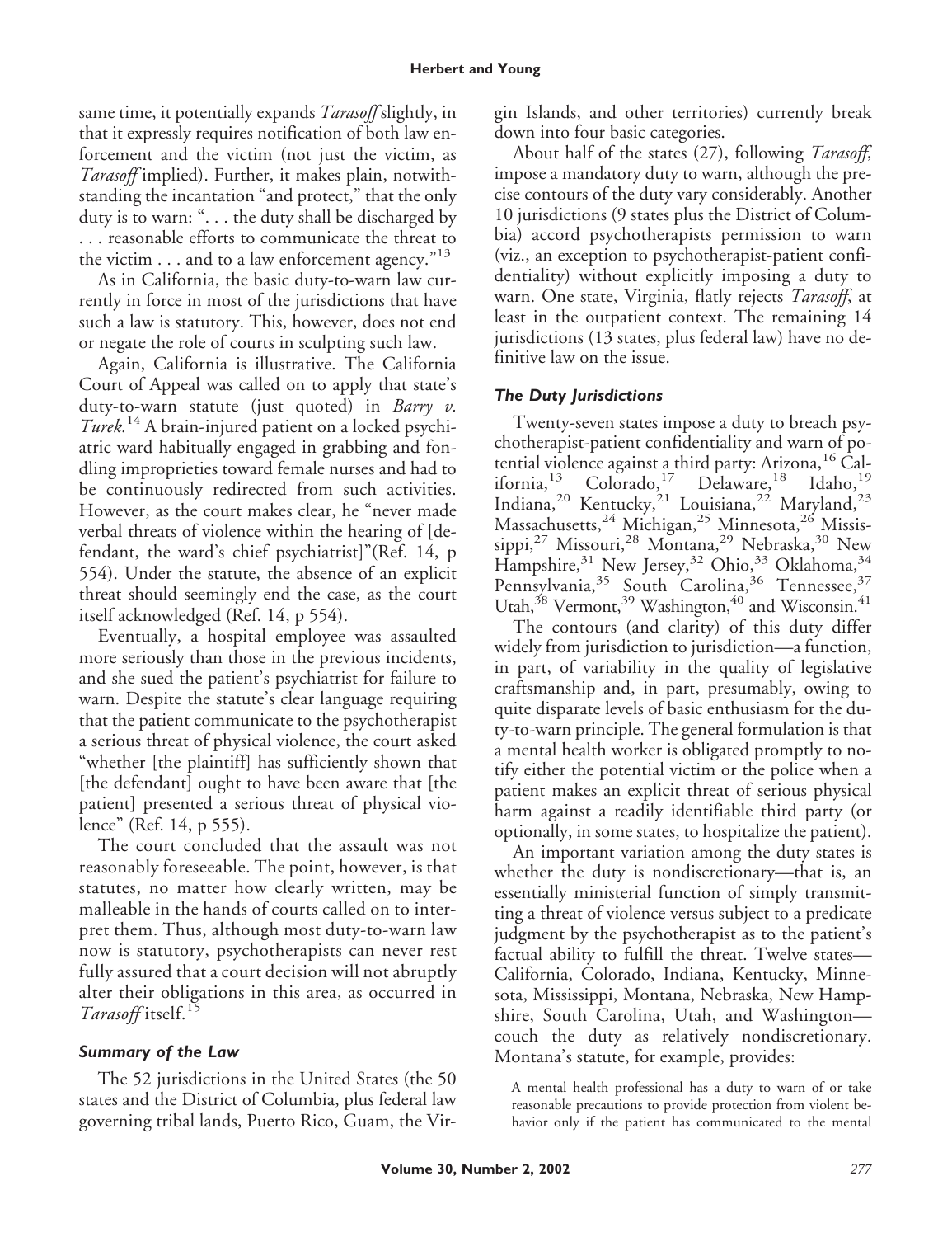health professional an actual threat of physical violence by specific means against a clearly identified or reasonably identifiable victim.29

Another 14 duty states—Arizona, Delaware, Idaho, Louisiana, Maryland, Massachusetts, Michigan, Missouri, New Jersey, Ohio, Oklahoma, Pennsylvania, Tennessee, and Vermont—explicitly incorporate the therapist's judgment into the duty equation. Idaho's statute is typical:

A mental health professional has a duty to warn a victim if a patient has communicated to the mental health professional an explicit threat of imminent serious physical harm or death to a clearly identified or identifiable victim or victims, and the patient has the apparent intent and ability to carry out such a threat.<sup>19</sup>

The law of Wisconsin, the remaining duty state, is unclear on this, as it is on many other particulars. The Wisconsin Supreme Court, in a four-to-three vote, established *Tarasoff* liability by *dictum* in a case not involving threats or any other evidence of violent intention. $41$ 

Many additional variations exist among the duty states. Only a few can be highlighted.

Indiana, Maryland, Massachusetts, and New Jersey all require a psychotherapist not only to warn of explicit threats by the patient but also to discern in his or her actions or the circumstances any threat of violence and to warn of this as well. The first three of these states specifically mandate that the psychotherapist incorporate into this calculus the patient's past acts of or propensity for violence.

In Minnesota and Ohio, a therapist is explicitly obligated to warn not only of threats to which he or she is personally privy but also threats reported by a third party.

Under the New Jersey law, threats of suicide also trigger a duty to warn. In Minnesota and Oklahoma, disclosure of suicide threats is discretionary.

In Minnesota, not only are suicide threats subject to the *Tarasoff* scheme, but provision is made for "[o]ptional disclosure . . . to third parties in a good faith effort to warn against or take precautions against a client's violent behavior . . . for which a duty to warn does not arise." <sup>26</sup> This potentially creates a large hole in the veil of confidentiality. Are ruminations that are not quite threats no longer confidential? What about threats that are not necessarily violent, threats that are vague as to the identity of any targets, threats of minor (not serious) violence, or threats against property?

New Hampshire's *Tarasoff* statute mandates disclosure of threats against real property (as well as those against persons).<sup>31</sup> Vermont's supreme court decision establishing *Tarasoff* liability also appears to extend to threats against real property.<sup>39</sup> However, the plurality opinion is most reasonably read as requiring a warning only when the threat against property also jeopardizes life.

The definition of covered mental health workers varies widely. In most states, it includes both psychiatrists and psychologists. Oklahoma imposes specific statutory *Tarasoff* liability only on psychologists, leaving the status of psychiatrists unclear.<sup>34</sup> Most states include licensed social workers and some other categories of licensed mental health workers, often including psychiatric nurses and licensed marriage and family therapists. Michigan includes music therapists.

Half of the duty states—Arizona, California, Colorado, Delaware, Idaho, Kentucky, Louisiana, Maryland, Michigan, Montana, Nebraska, Ohio, Utah, and Washington—require both prompt warning to the police and reasonable attempts to warn the potential victim. The other 13 purport to countenance less thorough warnings, but a prudent practitioner should abjure such an invitation into legal peril. Pennsylvania's, South Carolina's, Vermont's, and Wisconsin's *Tarasoff* case law all provide that the potential victim must be warned and leave unaddressed the question of notification of the police. Indiana, Massachusetts, Mississippi, Missouri, New Hampshire, New Jersey, and Oklahoma by statute all permit a warning to be made to the police or to the potential victim. Tennessee implies the same either/or approach. Minnesota requires notification of the police only if the potential victim cannot be reached. Clearly the safest (actually and legally) and simplest course is both to notify law enforcement and to document reasonable and prompt attempts to warn the potential victim.

## *The Permission Jurisdictions*

Nine states and the District of Columbia have split the baby by authorizing but not requiring a breach of psychotherapist-patient confidentiality, ostensibly leaving it to the discretion of the therapist whether to warn a third party of a patient's threat of violence: Alaska,<sup>42</sup> Connecticut,<sup>43</sup> the District of Columbia,<sup>44</sup> Florida, $^{45}$  Illinois, $^{46}$  New York, $^{47}$  Oregon, $^{48}$  Rhode Island,<sup>49</sup> Texas,<sup>50</sup> and West Virginia.<sup>5</sup>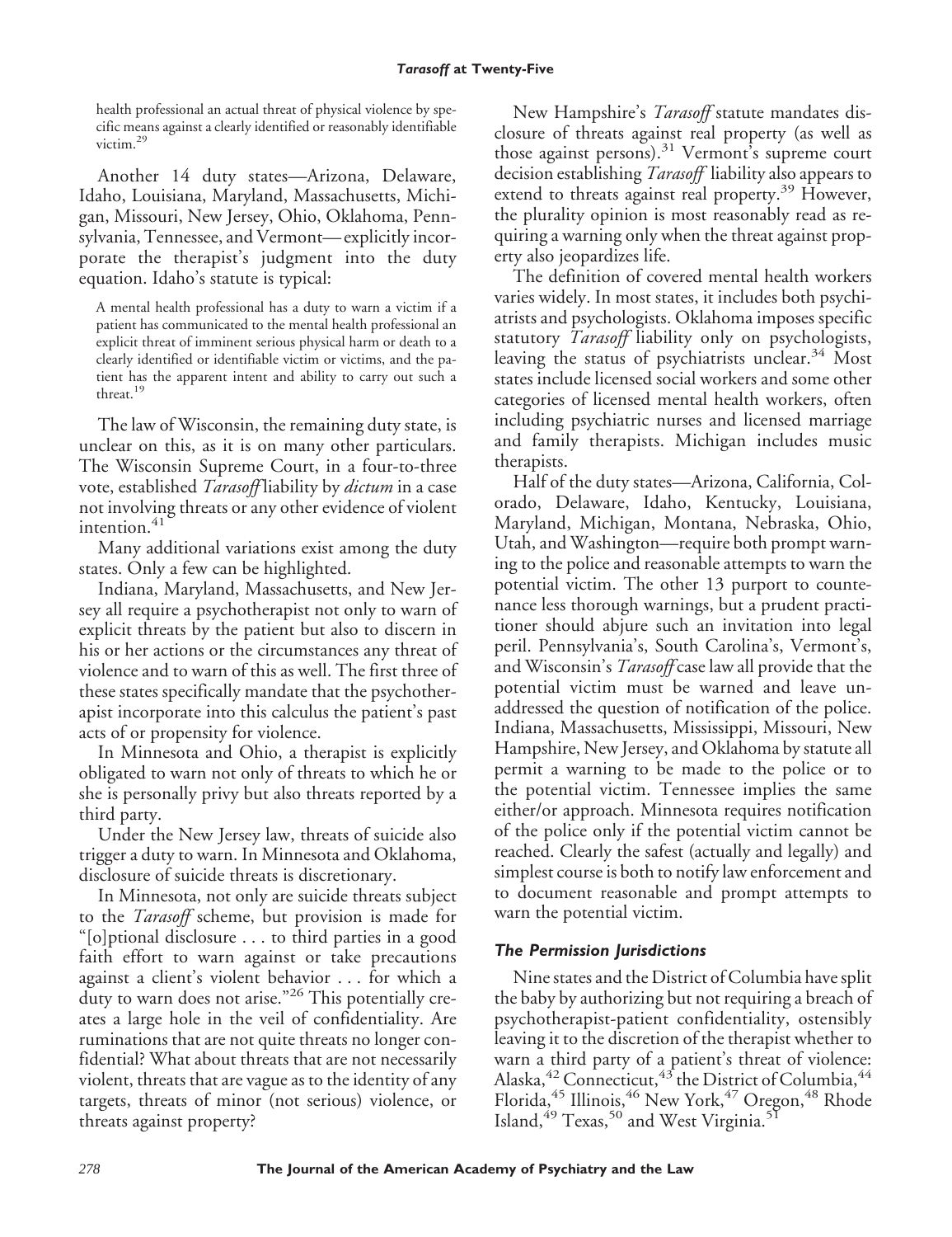The important distinction among these jurisdictions is that in four of them—Illinois, New York, Oregon, and Texas—the therapist ostensibly has true discretion whether to disclose or not. The Illinois statute contains the unique phrase, "in the therapist's sole discretion":

. . . communications may be disclosed. . .when, and to the extent, in the therapist's sole discretion, disclosure is necessary to warn or protect a specific individual against whom a recipient has made a specific threat of violence ....<sup>46</sup>

How absolutely an Illinois court will construe "sole discretion" remains to be seen.

New York's statute provides for permissive disclosure "to an endangered individual and a law enforcement agency when a treating psychiatrist or psychologist has determined that a patient or client presents a serious and imminent danger to that individual. . ." and then emphasizes: "Nothing in this paragraph shall be construed to impose an obligation upon a treating psychiatrist or psychologist to release information pursuant to this paragraph." <sup>47</sup> As in Illinois, this limiting language has not yet been judicially construed.

Oregon's statute, like New York's, uses permissive language—" a clear and immediate danger to others or to society may be reported to the appropriate authority"—and then declares: "A decision not to disclose information under this subsection shall not subject the provider to any civil liability." <sup>48</sup> Oregon's highest court has examined this language and has unanimously accepted its plain meaning—"may" means may, not must.<sup>7</sup> One problem with Oregon's statute is that it applies only to "providers," defined as public institutional mental health agencies and their staffs, leaving the law unclear for private practitioners.

The Texas statute unambiguously permits but does not require disclosure to law enforcement of a patient's threats but does not require or permit disclosure to anyone else (including the victim). The Texas Supreme Court in *Thapar v. Zezulka*<sup>52</sup> emphatically interpreted the statute to mean exactly what it says, flatly rejecting any *Tarasoff* duty in Texas. Thus in Texas a therapist has, by dint of the law at least, no dilemma, morally or legally. If the therapist wants to warn, he or she may notify the police (not the victim). If the therapist wants to maintain the sanctity of confidentiality (or is unconvinced the threat is serious), he or she may remain silent, incurring no legal exposure.

All of the other permission jurisdictions—Alaska, Connecticut, the District of Columbia, Florida, Rhode Island, and West Virginia—leave troublesomely open the possibility that a court may engraft a duty onto permission (all the more likely, because the statutory grant of permission carries with it *ipso facto* immunity from liability for breach of confidentiality). Thus, prudence militates for treating these as duty states.

#### *The Anti-***Tarasoff** *Jurisdiction*

In *Nasser v. Parker*, <sup>53</sup> the Virginia Supreme Court rejected a *Tarasoff* duty, where a voluntary psychiatric inpatient, under treatment for anger and depression over a romantic rejection, was allowed to leave the hospital and went to his erstwhile lover's home and killed her (then killed himself). Although the admitting psychiatrist had treated the patient for 17 years and well knew his "history of violence toward women who rejected him and . . . that [he] recently had threatened [the victim]," the court rejected liability for failure to warn. Terming *Tarasoff* "unpersuasive," the court ruled:

[W]e disagree with the holding of *Tarasoff* that a doctor-patient relationship or a hospital-patient relationship alone is sufficient, as a matter of law, to establish a "special relation" under Restatement [of Torts] § 315(a). . . [T]here must be added. . .the factor. . .of taking charge of the patient . . . meaning that the doctor or hospital must be vested with a higher degree of control over the patient than exists in an ordinary doctor-patient or hospital-patient relationship before a duty arises concerning the patient's conduct [Ref. 53, pp 505–6]

Given the facts of the case, this is a strong statement, by a unanimous court. The psychotherapistpatient relationship had gone on for 17 years; the therapist was aware of many acts (not just threats) of violence by the patient (including recently holding a gun to the victim's head); the patient was hospitalized; there were actual, specific threats; and the victim had come out of hiding in reliance on the patient's hospitalization. Still, there was no duty to keep the patient in the hospital or to warn the victim when the patient signed out.

In this light, it is fair to surmise that in Virginia containment (or "tak[ing] charge") on the order of involuntary hospitalization would be necessary to trigger a *Tarasoff* duty (e.g., in the event of elopement or discharge). Indeed, involuntary hospitalization was the predicate for liability in a recent Virginia Supreme Court case in which a female patient was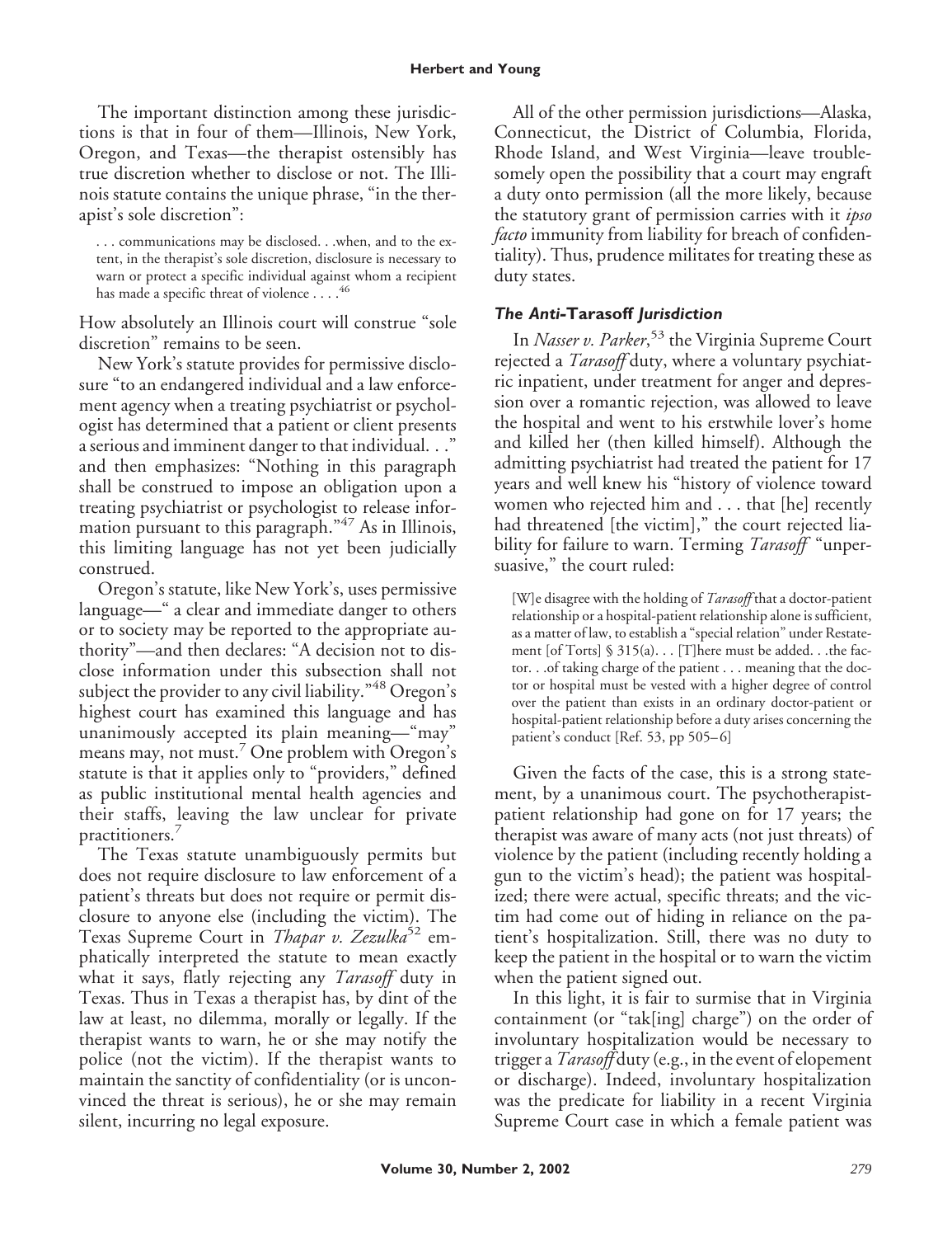sexually assaulted by a male patient known to hospital staff to be dangerous and HIV positive. $54$ 

#### *The No-Tarasoff-Law Jurisdictions*

Thirteen states appear to have no law, statutory or by court decision, specifically addressing a mental health clinician's responsibilities in the event of a patient's threat to harm a third party: Alabama,<sup>55</sup> Arkansas, Georgia,<sup>56</sup> Hawaii,<sup>57</sup> Iowa,<sup>58</sup> Kansas, Maine, Nevada, New Mexico,<sup>59</sup> North Carolina,<sup>60</sup> North Dakota, South Dakota, and Wyoming. Nor is there law in Puerto Rico or substantive federal law on the issue (apart from the District of Columbia statute). Thus, all U.S. territory beyond the 50 states and the District of Columbia, such as foreign military installations, can be viewed collectively as also a nolaw jurisdiction. (Diversity jurisdiction cases in federal court<sup>61</sup> and, by virtue of the Federal Tort Claims Act, suits against federal employees for actions within state boundaries<sup>60</sup> are governed by state law.) The problem, of course, with a legal vacuum on so ubiquitous an issue is that the clinician is continuously in jeopardy: warn, and face breach-of-confidentiality exposure; keep silent, and risk a *Tarasoff* suit.

#### **Conclusion**

In our federal system, some interjurisdictional variance in legal doctrine is expectable and, many would say, desirable, in that experimentation tends to yield progress no less in law than in other endeavors.

However, the variety of duty-to-warn laws across the nation—with no two states agreeing precisely on a common approach—is virtually unprecedented for any widespread legal doctrine. Confusion is an inevitable product, and confusing law is inefficient at best, and often harmful. Further, when the law is so diverse, one must wonder whether a meaningful consensus obtains about basic premises or policy objectives, let alone whether any coherent empiricism underlies the law in question.

For this reason—the multiplicity of *Tarasoff* variations—and because 13 states have yet to decide the question definitively, a critical examination of *Tarasoff* and the doctrine it spawned seems appropriate. This will be the subject of a companion article in a future issue of the Journal.

#### **References**

1. Tarasoff v. The Regents of the University of California, 551 P.2d 334 (Cal. 1976)

- 2. Stone AA: The *Tarasoff* decisions: suing psychotherapists to safeguard society. Harv Law Rev 90:358–78, 1976; Cain v. Rijken, 717 P.2d 140 n. 8 (Ore. 1986)
- 3. Tarasoff v. The Regents of the University of California, 529 P.2d 533 (Cal. 1974)
- 4. Naidu v. Laird, 539 A.2d 1064, 1073 (Del. 1988)
- 5. Sherrill v. Wilson, 653 S.W.2d 661, 664 (Mo. 1983)
- 6. Harris GC: The dangerous patient exception to the psychotherapist-patient privilege: the *Tarasoff* duty and the *Jaffee* footnote. Wash Law Rev 74:33–68, 1999
- 7. State v. Miller, 709 P.2d 225 (Ore. 1985)
- 8. Cal. Evid. Code § 1014
- 9. Bulger RJ: Hippocrates Revisited: A Search for Meaning. New York: Medcom, 1973, p 3
- 10. United States v. Glass, 133 F.3d 1356 (10th Cir. 1998); see also Bright v. State 740 A.2d 927 (Del. 1999); Menendez v. Superior Court, 834 P.2d 786 (Cal. 1992)
- 11. Weinstock R, Leong GB, Silva JA: Potential erosion of psychotherapist-patient privilege beyond California: dangers of "criminalizing" *Tarasoff.* Behav Sci Law 19:437–49, 2001. See also Felthous AR: The duty to warn or protect in the year 2000. AAPL Newsletter. January 2001, p 11
- 12. The Principles of Medical Ethics, with Annotations Especially Applicable to Psychiatry. Washington, DC: American Psychiatric Association, 2001, § 4(8), p 8
- 13. Cal. Civ. Code Ann. § 43.92
- 14. 267 Cal. Rptr. 553 (Cal. Ct. App. 1990)
- 15. Peck C: Comments on judicial creativity. Iowa L Rev 69:1–46, 1983; compare Swan v. Wedgwood Christian Youth and Family Services, 583 N.W.2d 719 (Mich. Ct. App. 1998), with Little v. All Phoenix South Community Mental Health Center, 919 P.2d 1368 (Ariz. Ct. App. 1996)
- 16. Ariz. Rev. Stat. § 36-517.02
- 17. Colo. Rev. Stat. § 13-21-117
- 18. Del. Code Ann. tit. 16, ch. 54, § 5402
- 19. Idaho Code § 6-1902
- 20. Ind. Code Ann. §§ 34-30-16-1, 34-30-16-2
- 21. Ky. Rev. Stat. Ann. § 202A.400
- 22. La. Stat. Ann. 9:2800.2
- 23. Md. Cts. & Jud. Pro. § 5-609 (formerly § 5-316)
- 24. Mass. Ann. Laws, ch. 123, § 36B, ch. 112, § 129A
- 25. Mich. Stat. Ann. § 14.800 (946)
- 26. Minn. Stat. § 148.975
- 27. Miss. Code Ann. § 41-21-97 (containing both mandatory and permissive language)
- 28. Bradley v. Ray, 904 S.W.2d 302 (Mo. Ct. App. 1995)
- 29. Mont. Code Ann. § 27-1-1102
- 30. Nebr. Rev. Stat. §§ 71-1,206.30 and 71-1,336
- 31. N.H. Rev. Stat. Ann. §§ 329:31 (psychiatrists), 330-A:35 (psychologists)
- 32. N.J. Stat. § 2A:62A-16
- 33. Ohio Rev. Code Ann. § 2305.51(B)
- 34. Okla. Stat. 59 § 1376
- 35. Emerich v. Philadelphia Center for Human Development, 720 A.2d 1032 (Pa. 1998) (*dictum*)
- 36. Bishop v. South Carolina Department of Mental Health, 502 S.E.2d 78 (S.C. 1998)
- 37. Tenn. Code Ann. §§ 33-3-206, 33-10-302
- 38. Utah Code Ann. § 78-14a-101
- 39. Peck v. Counseling Service of Addison County, 499 A.2d 422 (Vt. 1985)
- 40. Wash. Rev. Code Ann. § 71.05.120 (West)
- 41. Schuster v. Altenberg, 424 N.W.2d 159 (Wisc. 1988)
- 42. Alaska Stat. § 08.86.200(a)(3)
- 43. Conn. Gen. Stat. § 52-146c(c)(3) (psychologists), § 52-146f(2)